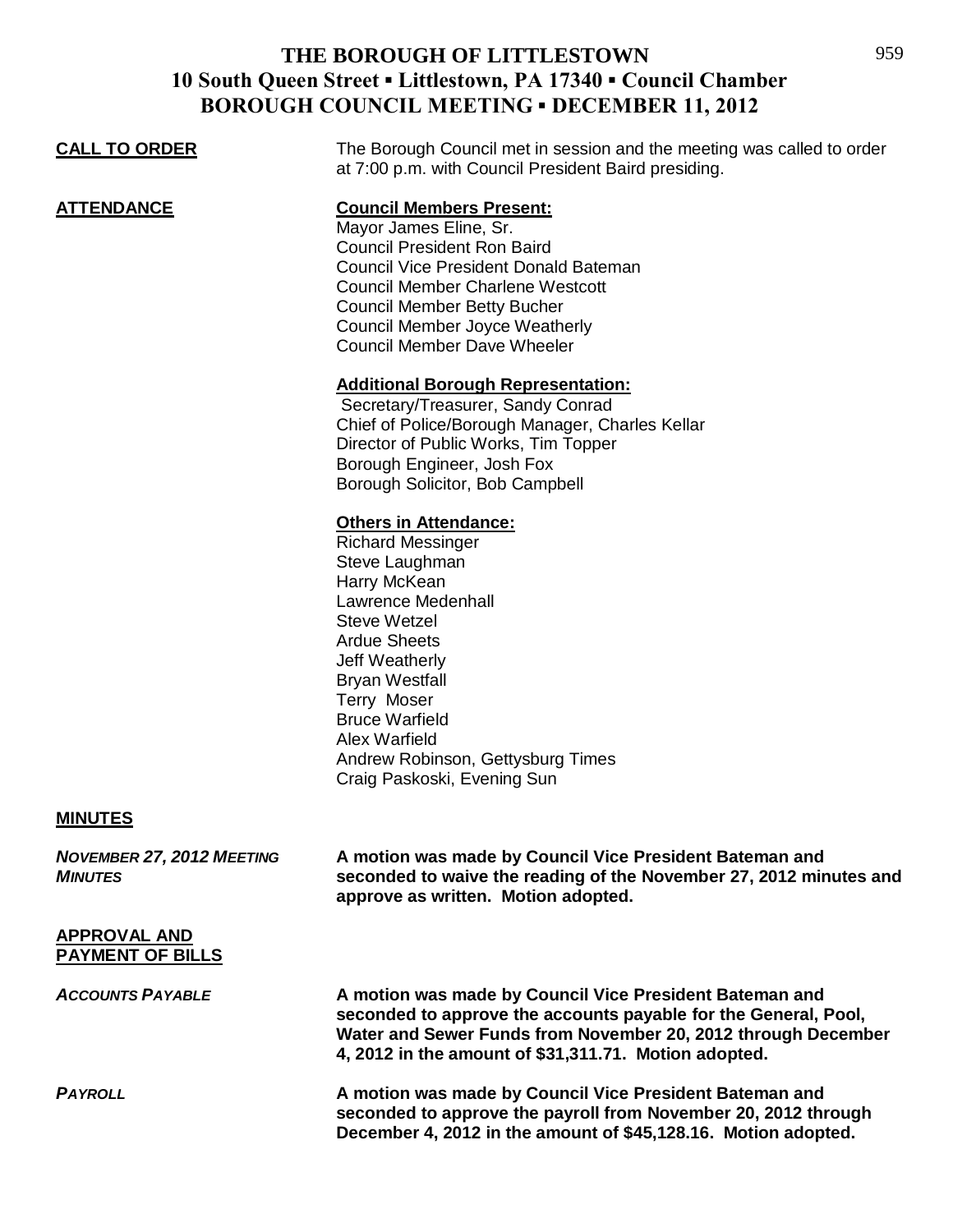#### **NEW BUSINESS**

| <b>LITTLESTOWN EAGLES</b>                       | The Littlestown Eagles (FOE 2226) presented a check to the Mayor in the<br>amount of \$10,850.00 for much need equipment for the police department.                                                                                                                                                                                                                                                                |
|-------------------------------------------------|--------------------------------------------------------------------------------------------------------------------------------------------------------------------------------------------------------------------------------------------------------------------------------------------------------------------------------------------------------------------------------------------------------------------|
| <b>INDEMNIFICATION AGREEMENT</b><br><b>LASD</b> | A motion was made by Council Vice President Bateman and<br>seconded to approve an Indemnification Agreement between the<br>Littlestown Area School District and the Borough of Littlestown.<br>Motion adopted.                                                                                                                                                                                                     |
| <b>ORDINANCE - CHAPTER 73</b><br><b>CCRC</b>    | A motion was made by Council Vice President Bateman and<br>seconded to adopt an Ordinance Amending the Borough of<br>Littlestown Zoning Ordinance Chapter 73 of the Littlestown Borough<br>Code, by amending the provision regarding a Continuing Care<br>Retirement Community (CCRC). After discussion the motion was<br>amended.                                                                                 |
| <b>AMENDMENT TO MOTION</b>                      | A motion was made by Council Vice President Bateman and<br>seconded to amend the original motion by deleting the word "adopt"<br>and adding the word "table". Motion adopted.                                                                                                                                                                                                                                      |
| <b>AMENDED MOTION</b>                           | A motion was made by Council Vice President Bateman and<br>seconded to table the Ordinance Amending the Borough of<br>Littlestown Zoning Ordinance Chapter 73 of the Littlestown Borough<br>Code, by amending the provision regarding a Continuing Care<br>Retirement Community (CCRC). Motion adopted.                                                                                                            |
| <b>2013 TAX ORDINANCE</b>                       | A motion was made by Council Vice President Bateman and<br>seconded to adopt an Ordinance establishing and levying the taxes<br>upon real property, persons, earned income and net profits, local<br>service, and the transfer of real property within the Borough of<br>Littlestown for the fiscal year 2013. Motion adopted 5-1 with Council<br>Member Westcott casting the opposing vote.                       |
| <b>2013 BUDGET - FINAL ADOPTION</b>             | A motion was made by Council Member Westcott and seconded to<br>adopt the 2013 Final Budget with the following revisions:<br>• To increase line item 01.411.500, Alpha Fire Company<br>Donation from \$2,000 to \$25,000; and<br>To increase line item 01.399.000, Cash Balance Forward<br>$\bullet$<br>from \$97,406 to \$120,406<br>Motion adopted 5-1 with Council Member Wheeler casting the<br>opposing vote. |
| <b>KAREN SKINNER - PROBATION</b>                | A motion was made by Council Member Westcott and seconded to<br>remove Karen Skinner, Assistant Clerk from probationary status and<br>place her on regular status. This was a non-agenda item. There were<br>no comments from the public. Motion adopted.                                                                                                                                                          |
| <b>CHRISTMAS ON THE SQUARE</b>                  | Council President Baird stated that the Christmas on the Square                                                                                                                                                                                                                                                                                                                                                    |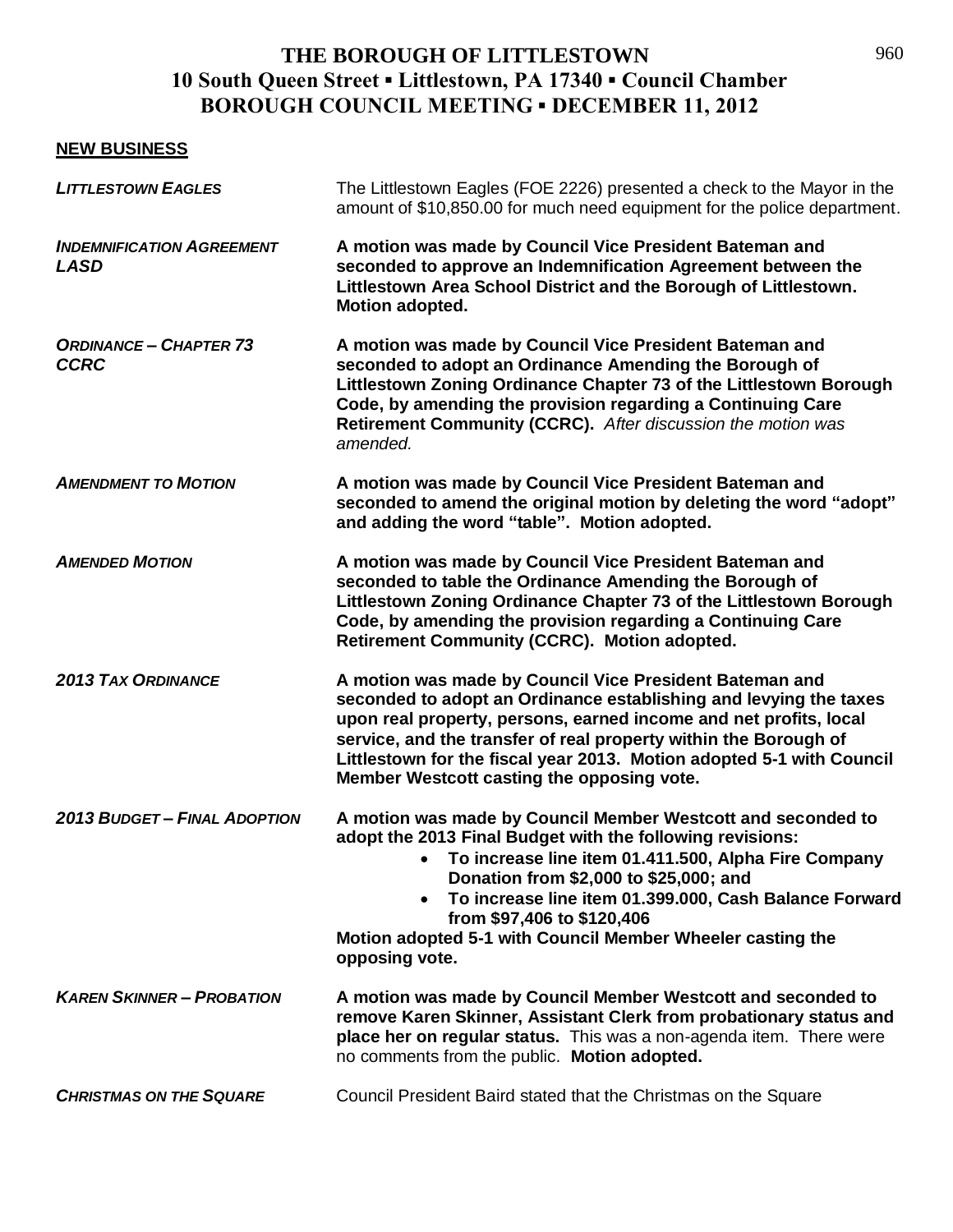**COMMITTEE** Committee, which is actually the Community Relations Committee will remain as a Borough Committee. The Community Relations Committee will consist of the following members:

- Chairperson Ron Baird
- Member Don Bateman
- Member Betty Bucher
- Member Joyce Weatherly
- Advisor Charles Kellar
- Advisor Sandy Conrad

#### **UNFINISHED BUSINESS**

*HIRE CONCESSION MANAGER* **A motion was made by Council Member Westcott and seconded to** *AND POOL MANAGER FOR 2013* **hire Janelle Kagarise as the Concession Manager for the 2013 pool season and to table hiring Louise Luckinich as the pool manager for the 2013 pool season. Motion adopted. PENNVEST UPDATE** Adrienne with HRG informed Council that the PennVest Loan has been accepted by the Borough and the letter of no prejudice has been received, which means that construction work can begin. The closing of the loan must be completed with PennVest by July 24, 2013 however the anticipated closing date is March 21, 2013. *OCCUPANCY PERMIT FOR* **A motion was made by Council Member Westcott and seconded to**  *2 EAST KING STREET* **approve the issuance of an Occupancy Permit for a Gold and Silver business at 2 East King Street.** This was a non-agenda item. There were no comments from the public. **Motion adopted.** *APPOINTMENTS TO VARIOUS* **A motion was made by Council Vice President Bateman and**  *BOARDS AND COMMISSIONS* **seconded to appoint the following individuals: Donald O'Brien as a member of the Zoning Hearing Board with a term to expire 01/01/2016 Karen Louey as a member of the Zoning Hearing Board with a term to expire 01/01/2015 Cerel Grimaldi to the Recreation Board with a term to expire 01/01/2015 David Klunk to the Recreation Board with a term to expire 01/01/2016 Richard Selby to the Planning Commission with a term to expire 01/01/2016 James Eline, Sr. to the Planning Commission with a term to expire 01/01/2016 Motion adopted. RECESS** Council President Baird recessed the meeting of the Littlestown Borough Council at 7:54pm for an executive session to discuss personnel and potential litigation. **RECONVENE** The meeting of the Littlestown Borough Council was reconvened at 8:16pm and the public was invited back in.